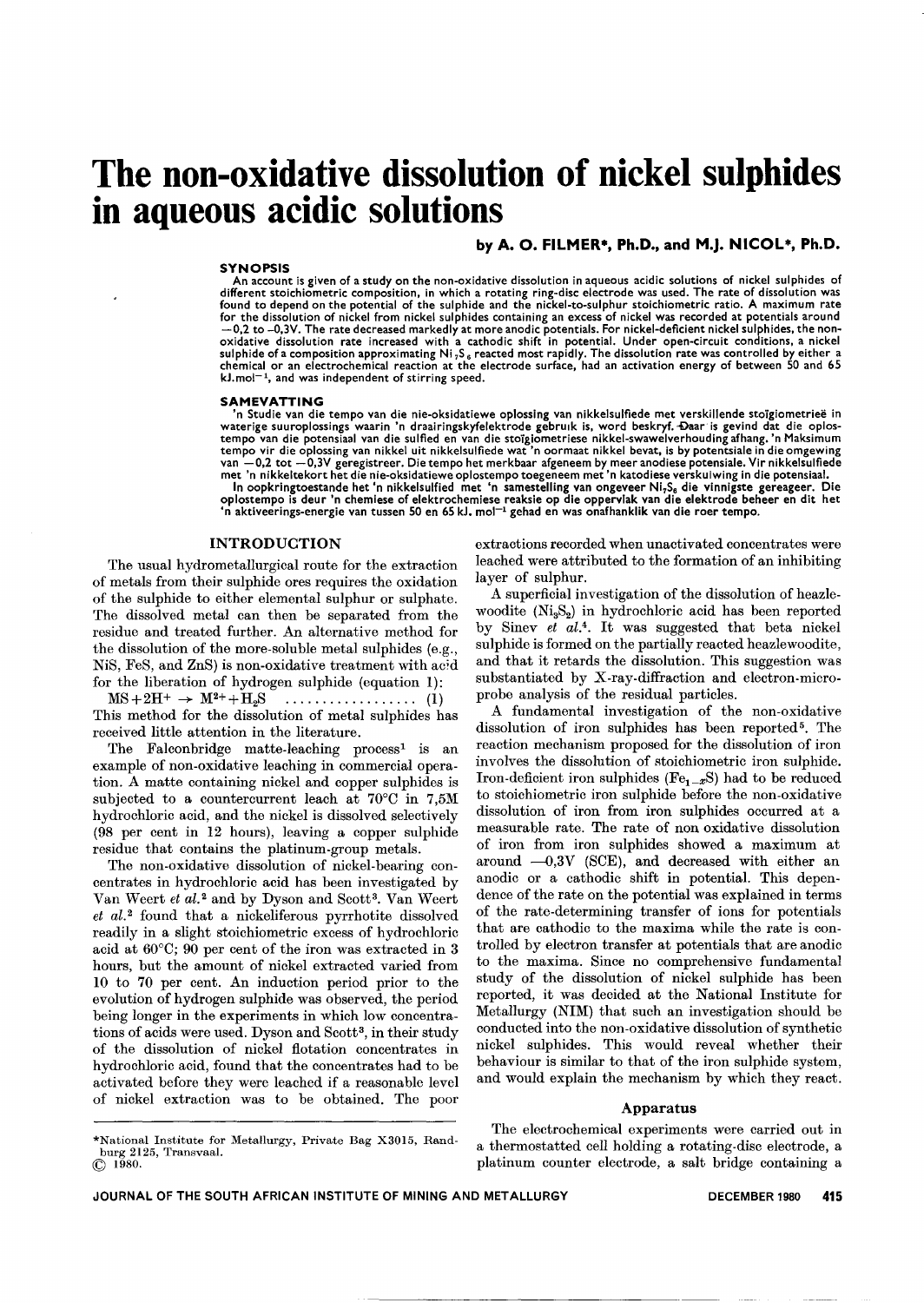saturated calomel electrode, a gas bubbler, and a thermometer. The connection between the shaft of the rotating electrode and the cell was sealed with mercury. The working electrodes were connected to potentiostats: the disc to a P.A.R. model 371 potentiostat, and the ring to a potentiostat constructed at NIM.

The output from the potentiostat was recorded on an HP 7046 A x-y recorder. A triangular-waveform generator, constructed at NIM, was connected to the P.A.R. potentiostat.

The electrodes consisted of a silver ring and nickel sulphide discs. Araldite CW216 was used as the insulating material between the two electrodes, which were polished with grit 1000 silicon carbide paper prior to each run. Then, 50 ml of acid was pipetted into the reaction vessel, and was allowed to equilibrate to the required temperature while a slow stream of argon was passed through the solution to remove the oxygen.The reaction vessel was placed on the rotating-disc assembly, and the stirring was begun, the speed of rotation being controlled to within about 5 r/min. Samples of the solution were taken at appropriate times. All the potentials quoted in this paper are relative to the saturated calomel electrode.

# Materials

The nickel sulphides were produced from Specpure nickel powder and Specpure sulphur powder that had been heated in an evacuated silica tube. Each sample was melted to yield a compact nickel sulphide block suitable for the construction of electrodes, and was then annealed at a lower temperature. Chemical analyses and mineralogical descriptions of the materials are given in Table I. A diamond drill was used to produce a cylindrical sample suitable for the construction of electrodes. The silver used for the silver ring of the eleetrode was of more than 99,9 per eent purity. A sample of natural pyrite was used for the eonstruction of the pyrite electrode.

TABLE I A DESCRIPTION OF THE DISC MATERIALS USED IN THIS STUDY

|   | Sample No.   Stoichiometry                | Mineralogical description          |
|---|-------------------------------------------|------------------------------------|
|   | Ni                                        | Nickel metal                       |
| 2 | $\mathrm{Ni}_{1,54}\mathrm{S}$            | $Ni3S2$ (heazlewoodite) + Ni metal |
| 3 | $\mathrm{Ni}^{\text{-}}_{1,45}\mathrm{S}$ | Heazlewoodite + $a-NizSz$          |
| 4 | $\mathrm{Ni_{1.20}S}$                     | $ a-Ni_2S_6 $ + heazlewoodite      |
| 5 | $Ni_{0.95}S$                              | $ a-Ni_{1-x}S $                    |
| 6 | $\mathrm{Ni}_{0.45}\mathrm{S}$            | $NiS_0(vaesite) + a-Ni1-rS$        |

Acids of various eoneentrations were prepared from coneentrated A.R.-grade aeids and distilled water. The eoncentrations of the acids were standardized against sodium hydroxide.

# *Nickel*

# Analyses

Aliquot portions of the solution were taken at intervals during the experiments, and were analysed by atomicabsorption speetrophotometry. Allowance was made for the decreased volume of solution when samples were taken for analysis.

# *Hydrogen sulphide*

The rate of hydrogen sulphide production was moni-

tored by measurements of the current at the silver-ring electrode held at  $-0.12V$  (SCE) due to the reaction

 $Ag + H_2S \rightarrow Ag_2S + 2H^+ + 2e^- \dots \dots \dots \dots \dots \dots \tag{2}$ At this potential, the rate of silver oxidation due to the reaction

Ag+Cl- --+ AgCl+e- "... (3) is negligible at  $60^{\circ}$ C and chloride ion concentrations of less than 3M.

The collecting efficiency of the rotating-ring electrode was calculated, from data given by Albery and Hitchman<sup>6</sup>, to be  $0.41 \pm 0.01$ . This was confirmed experimentally for several of the electrodes by use of the

 $Fe(CN)_6^{3-}$  couple for the calibration

At lower rotation speeds, the rate of hydrogen sulphide production for the more-reactive sulphides is faster than its rate of dissolution in the solvent. Thus, a bubble of hydrogen sulphide forms on the nickel sulphide, and alters both the surface area of the disc and the collecting efficiency of the ring. This problem was not apparent at 1 500 r/min, except when the hydrogen sulphide formation rates exceeded  $10^{-8}$  mol. cm<sup>-2</sup>.s<sup>-1</sup>.

# General Results

The kinetic reactions in the dissolution of the nickel sulphides that were tested were linear after an initial period of about 3 minutes, during which the rate was faster (Fig. 1). The production rate of hydrogen sulphide as measured by the ring current was usually fast at first, and it decayed more slowly than the dissolution rate of nickel to a steady-state value (Fig. 1).

Thus the rates for the dissolution of nickel and hydrogen sulphide are not rigidly proportional during the reaction. Rate constants for the nickel dissolution were calculated from the linear section of the kinetic plot (on the assumption that the surface is smooth), and are quoted in units of mol.cm $-2.5$ , They are considered reproducible to within about 10 per cent. The rates for the production of hydrogen sulphide, calculated from the average ring current over the reaction period, are considered reproducible to about 30 per cent.

Experiments were conducted on the effect of a number of variables on the rate of production of nickel and hydrogen sulphide from the nickel sulphides. This was done first at fixed potentials, and then at the opencircuit potential.

# Experiments at Fixed Potentials

# *Dependence on Potential*

The first variable to be investigated was the dependence of the dissolution rate on the potential at which the nickel sulphide disc was held. The rates of nickel dissolution are plotted as a function of potential in Fig. 2 for samples 1 to 4, and in Fig. 3 for samples 5 and 6. The rate constants  $(k_{N1})$  shown in this diagram represent the sum of the oxidative and non-oxidative dissolution rates for nickel.

If the oxidation of nickel sulphide is a two-electron process for each dissolved nickel ion, the oxidation current can be converted to an oxidative dissolution rate *(kox)* by the application of Faraday's law. Thus, the component of the total nickel-dissolution rate that is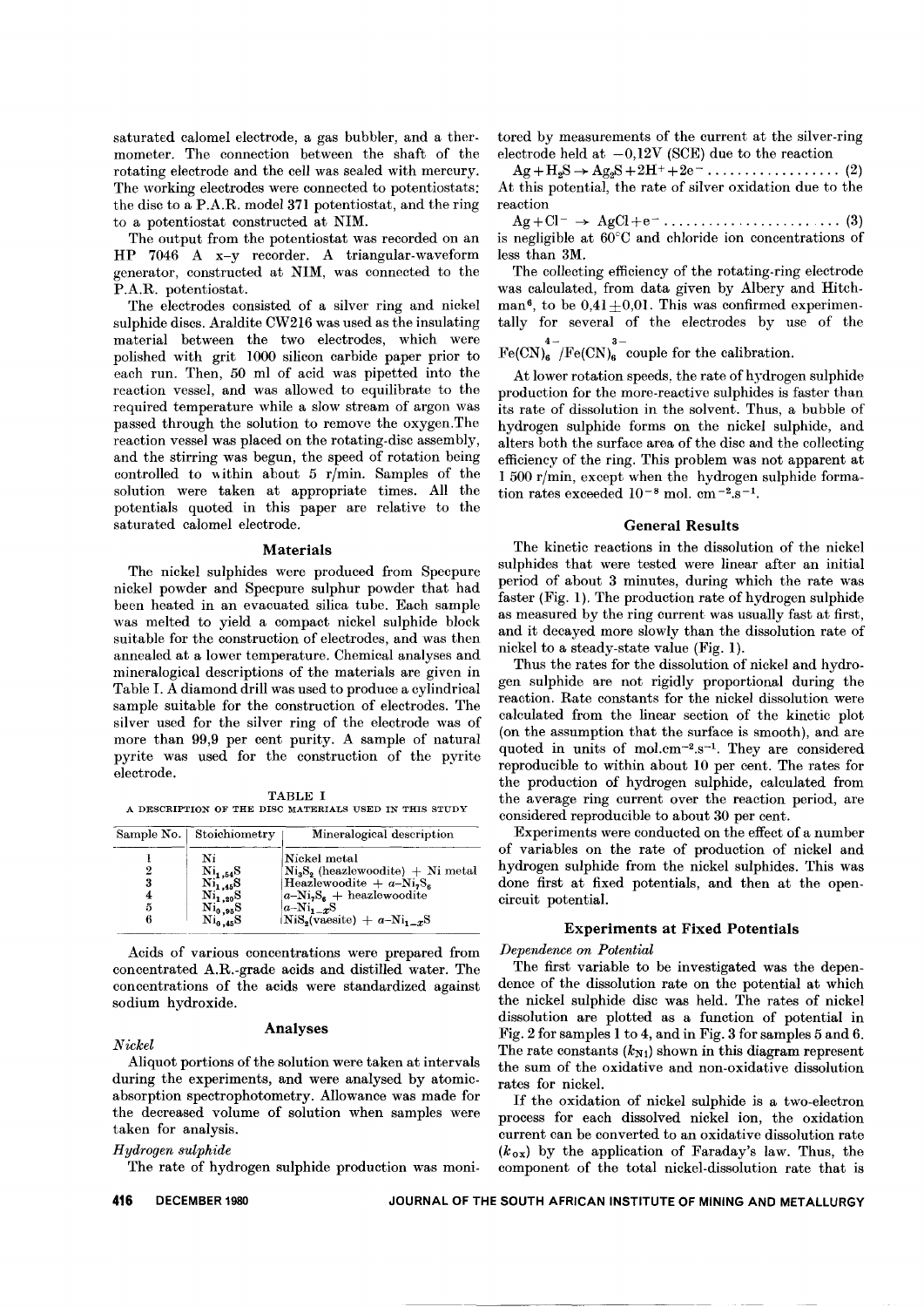

Fig. I-Dissolution rates of nickel and hydrogen sulphide



Fig. 2-Rate of nickel dissolution versus potential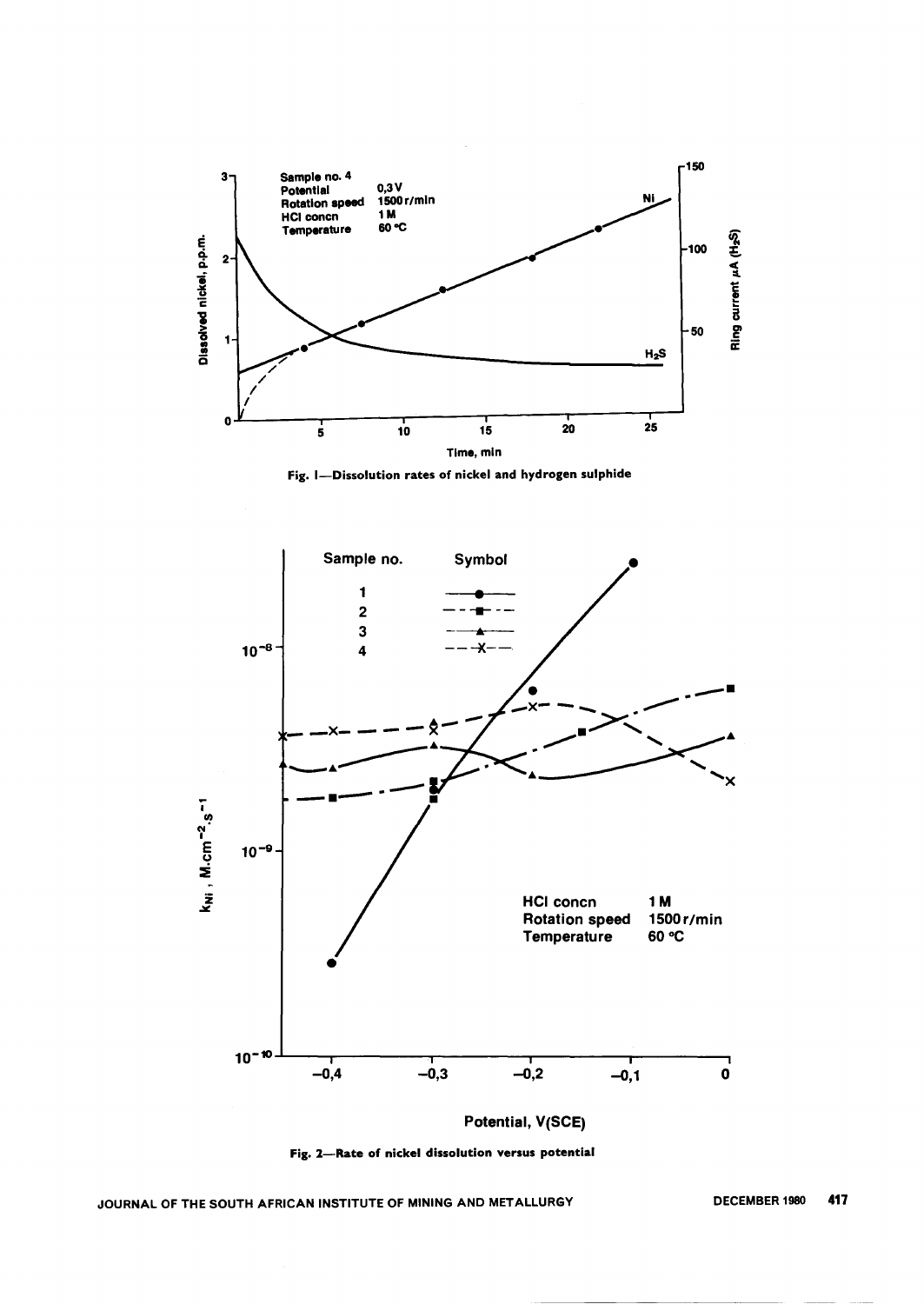

418 DECEMBER 1980 JOURNAL OF THE SOUTH AFRICAN INSTITUTE OF MINING AND METALLURGY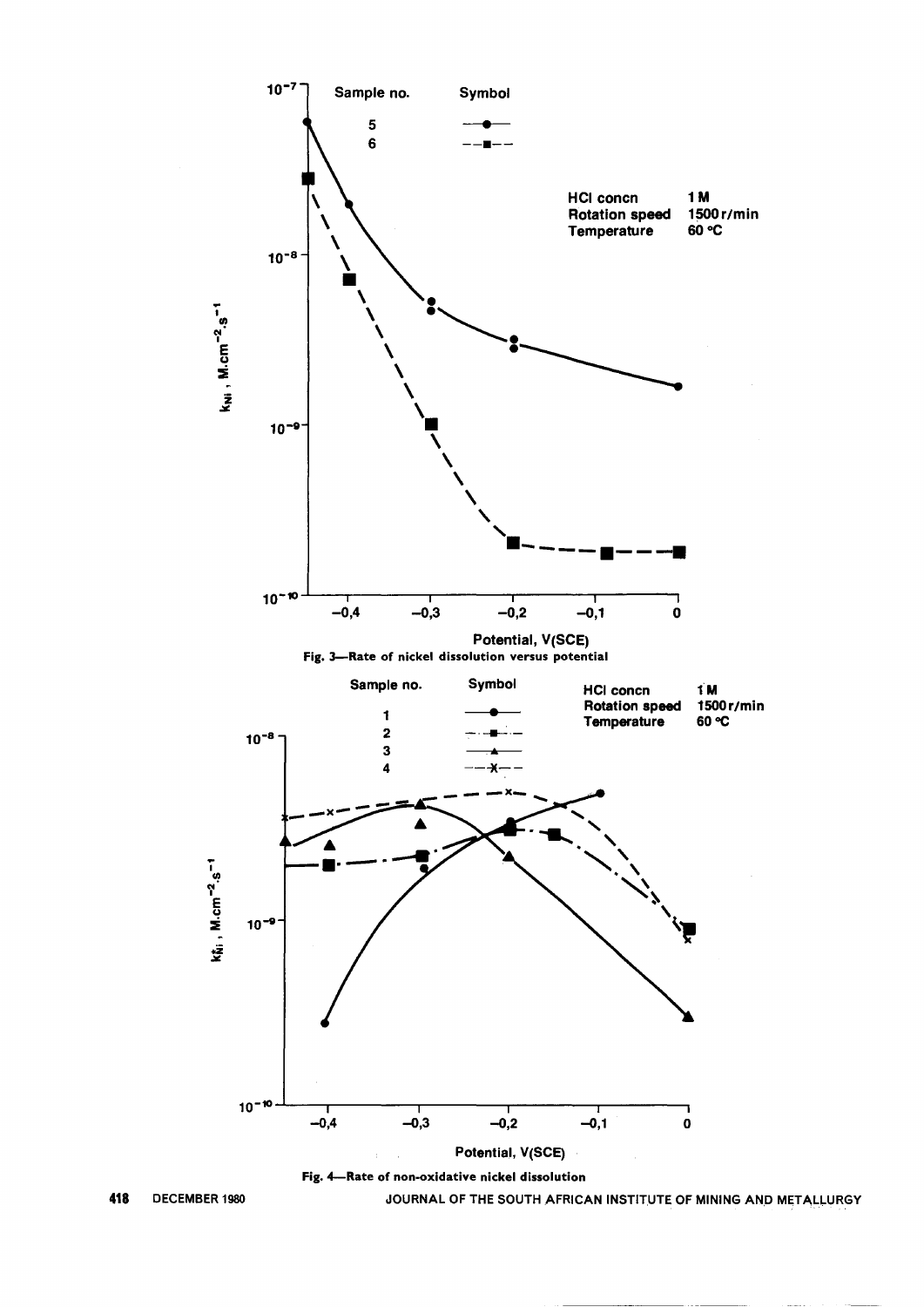due to non-oxidative nickel dissolution  $(k^*_{N_1})$  (i.e., reactions of the type  $NiS+2H^+ \rightarrow Ni^2+H_sS$  and  $Ni+2H^+ \rightarrow Ni^{2+}+H_2$ ) can be calculated. The dependence of  $k^*_{N}$  on the potential is plotted in Figs. 4 and 5.

The rate of the non-oxidative dissolution of samples 2 to 4 follows a dependence similar to that observed by Nicol and Scott<sup>5</sup> for iron sulphides  $-$  a maximum rate at around  $-0.3V$ , decreasing slightly with a shift in either anodic or cathodic potential. However, the two nickel-deficient nickel sulphides (samples 5 and 6) exhibit markedly different behaviour, in that the rate increases with a more-cathodic shift in potential.

At more-anodic potentials (greater than  $-0.1V$ ), all the samples except sample 6 were oxidized at a measurable rate. This was attributed to reactions like those shown in equations 4 and 5. Such reactions are thermodynamically feasible at a potential of  $-0.1V$  (Table II). The surface of the nickel-deficient nickel sulphide that resulted dissolved non-oxidatively at a slow rate.

 $N_3S_2 \rightarrow 2N_1S + N_1^2 + 2e^2$ <br>  $2N_1S \rightarrow N_1S_2 + N_1^2 + 2e^2$ <br>  $4(5)$ 

At cathodic potentials of less than  $-0.4V$ , reduction of the nickel-deficient nickel sulphide occurs. The current recorded at this potential is due principally to the evolution of hydrogen sulphide, but also to the evolution of hydrogen and the reduction of residual oxygen. A cyclic voltammogram (Fig. 6) of sample 6 shows a reduction at around  $-0.4V$  with a ring current indicating the formation of hydrogen sulphide. A similar curve for current versus potential was obtained for sample 5, but samples 2 to 4 did not exhibit any reduction that led



JOURNAL OF THE SOUTH AFRICAN INSTITUTE OF MINING AND METALLURGY DECEMBER 1980 419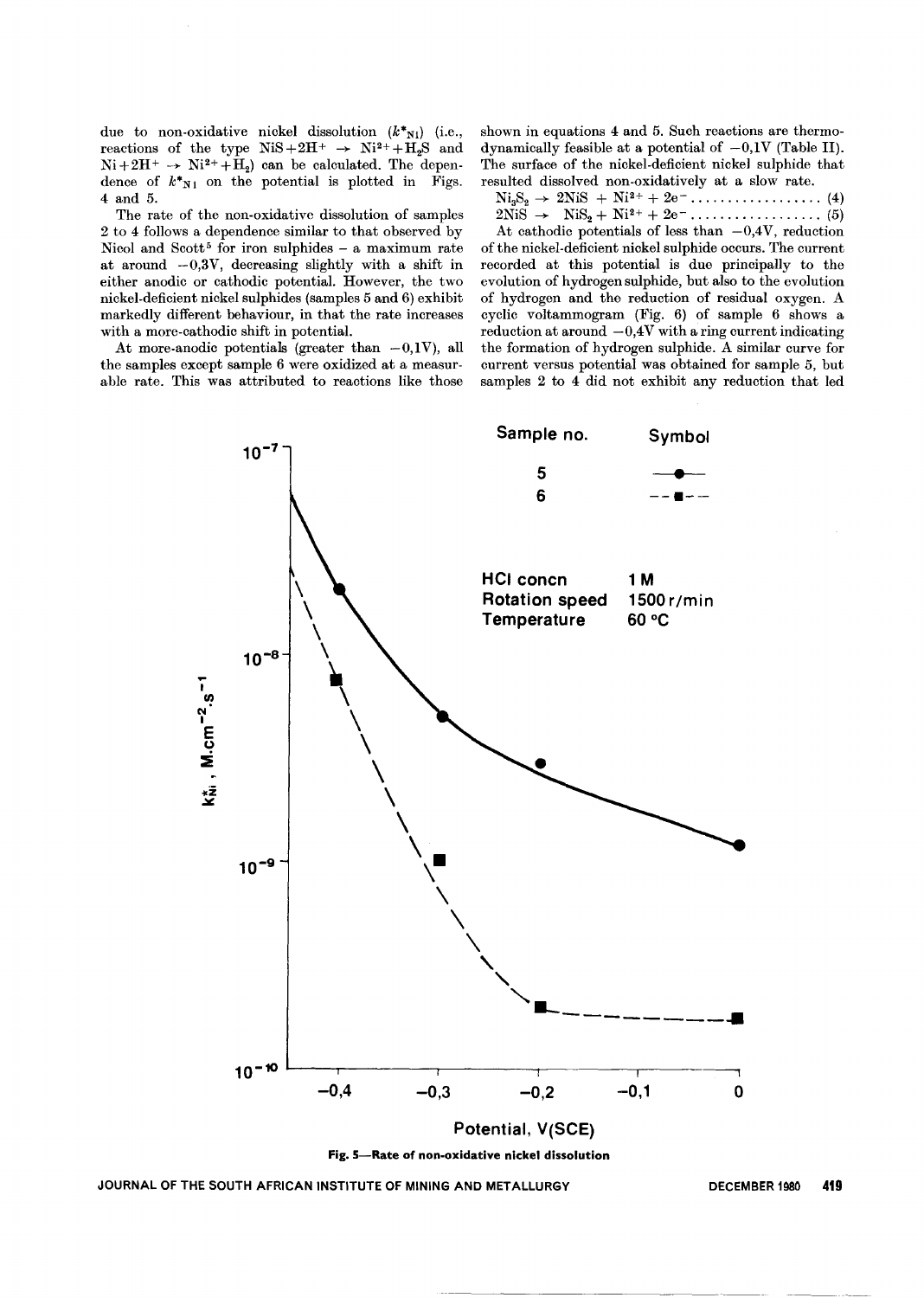

Fig. 6-Cyclic voltammogram of sample 6 indicating the formation of hydrogen sulphide at cathodic potentials

to the formation of hydrogen sulphide within this range of potential. This indicates that reduction occurs only for nickel-deficient sulphides. Equations (7) and (8) describe the reactions that are possible:

| $2H^+ + NiS_2 + 2e^- \rightarrow H_2S + NiS \dots$ (7)    |  |  |  |  |  |
|-----------------------------------------------------------|--|--|--|--|--|
| $2H^+ + 7NiS + 2e^- \rightarrow H_2S + Ni_7S_6 \dots$ (8) |  |  |  |  |  |

#### TABLE Il

THERMODYNAMIC POTENTIALS FOR NICKEL SULPHIDE REACTIONS (AS CALCULATED FROM VALUES GIVEN BY MILLS')

| Reaction                                                                              | $\bigwedge \mathrm{G}$ $^\circ$ ,kJ | $ E^{\circ}, V(SCE) $ |
|---------------------------------------------------------------------------------------|-------------------------------------|-----------------------|
| $\text{NiS}_2 + 2\text{H}^+ + 2\text{e}^- \rightarrow \text{NiS} + \text{H2S(g)}$     | $+11$                               | $-0.3\,$              |
| $3NiS+2H^+ + 2e^- \rightarrow Ni_3S_2 + H_2S(g)$                                      | $+91$                               | $-0.7$                |
| $3Ni_2S_6 + 8H^+ + 8e^- \rightarrow 7Ni_3S_2 + 4H_2S(g)$                              | $+480$                              | $-0.85$               |
| $7NiS+2H^++2e^-\rightarrow Ni_2S_6+H_2S(g)$                                           | $+50$                               | $-0.5$                |
| $\text{Ni}_3\text{S}_2 - 2\text{e}^- \rightarrow 2\text{Ni}\text{S} + \text{Ni}^{2+}$ | $+39$                               | $-0.45$               |
| $2NiS-2e^- \rightarrow NiS_s + Ni^{2+}$                                               | $-18$                               | $-0.15$               |

The reduction of NiS to  $Ni<sub>3</sub>S<sub>2</sub>$  is not possible thermodynamically (Table 11) at these potentials. Thus, at cathodic potentials, non-oxidative dissolution occurs in samples 2 to 4 from essentially unaltered sulphide surfaces, and this follows the behaviour observed for iron sulphides (i.e., a maximum non-oxidative dissolution rate of around  $-0.3V$ ). For samples 5 and 6, the electrode surface appears to be reduced to a stoichiometry that favours rapid non-oxidative dissolution. The rate of nickel dissolution appears to be dependent on the rate of reduction of the sulphide, becoming faster as the potential shifts cathodically. The reason for the greater reactivity of the freshly reduced nickel-deficient sulphides, compared with that of the metal-richer sulphides, could be a surface-area effect. Similar behaviour (i.e., increased dissolution rate with cathodic shift in potential) was also found for the dissolution of pyrite (Fig. 7). Thus, compounds containing a large excess of sulphur must be reduced prior to rapid non-oxidative dissolution. The relationship between cathodic currents and dissolution rates found by Nicol and Scott<sup>5</sup> for the non-oxidative dissolution of slightly metal-deficient iron sulphides was also apparent for pyrite, indicating that

the dissolution rate of iron was limited by the reduction of FeS<sub>2</sub> to FeS<sub>2</sub> prior to non-oxidative dissolution. A numerical relationship between the dissolution rate of nickel and cathodic current was not apparent for the non-oxidative dissolution of nickel sulphides. This was attributed to the presence of more than one phase in the nickel sulphides, and larger errors associated with the slower dissolution of the sulphides. The concurrent reduction of residual oxygen, for example, can lead to errors of this type.

It can be concluded that any metal-deficient sulphide with a surface that has resulted from oxidation or bulk stoichiometry dissolves non-oxidatively more slowly than a metal sulphide that contains an excess of metal greater than a 1 : 1 stoichiometry. Further evidence to support this conclusion is presented towards the end of this paper.

An increased non-oxidative dissolution rate for nickel metal at potentials anodic of the mixed potential  $(-0.32V)$  is shown in Fig. 5. Since the dissolution is controlled by the rate of nickel oxidation and proton reduction, the rate would be expected to be a maximum at the mixed potential. However, the apparent enhancement of the rate that is observed at greater anodic potentials could be due to an increase in the surface area of the nickel electrode resulting from the concurrent electrochemical oxidation.

*Dependence on Temperature*

Activation energies were calculated from Arrhenius

TABLE III

THE DEPENDENCE OF THE DISSOLUTION RATE ON TEMPERATURE

| Sample<br>no. | Apparent activation<br>energy, kJ.mol <sup>-1</sup> |  |
|---------------|-----------------------------------------------------|--|
|               | $65 + 5$                                            |  |
| 2             | $65+5$                                              |  |
| 3             | $54 + 5$                                            |  |
|               | $52 + 5$                                            |  |
| 5             | $66 + 5$                                            |  |
| Р             | $60 + 10$                                           |  |

**420** DECEMBER <sup>1980</sup> JOURNAL OF THE SOUTH AFRICAN INSTITUTE OF MINING AND METALLURGY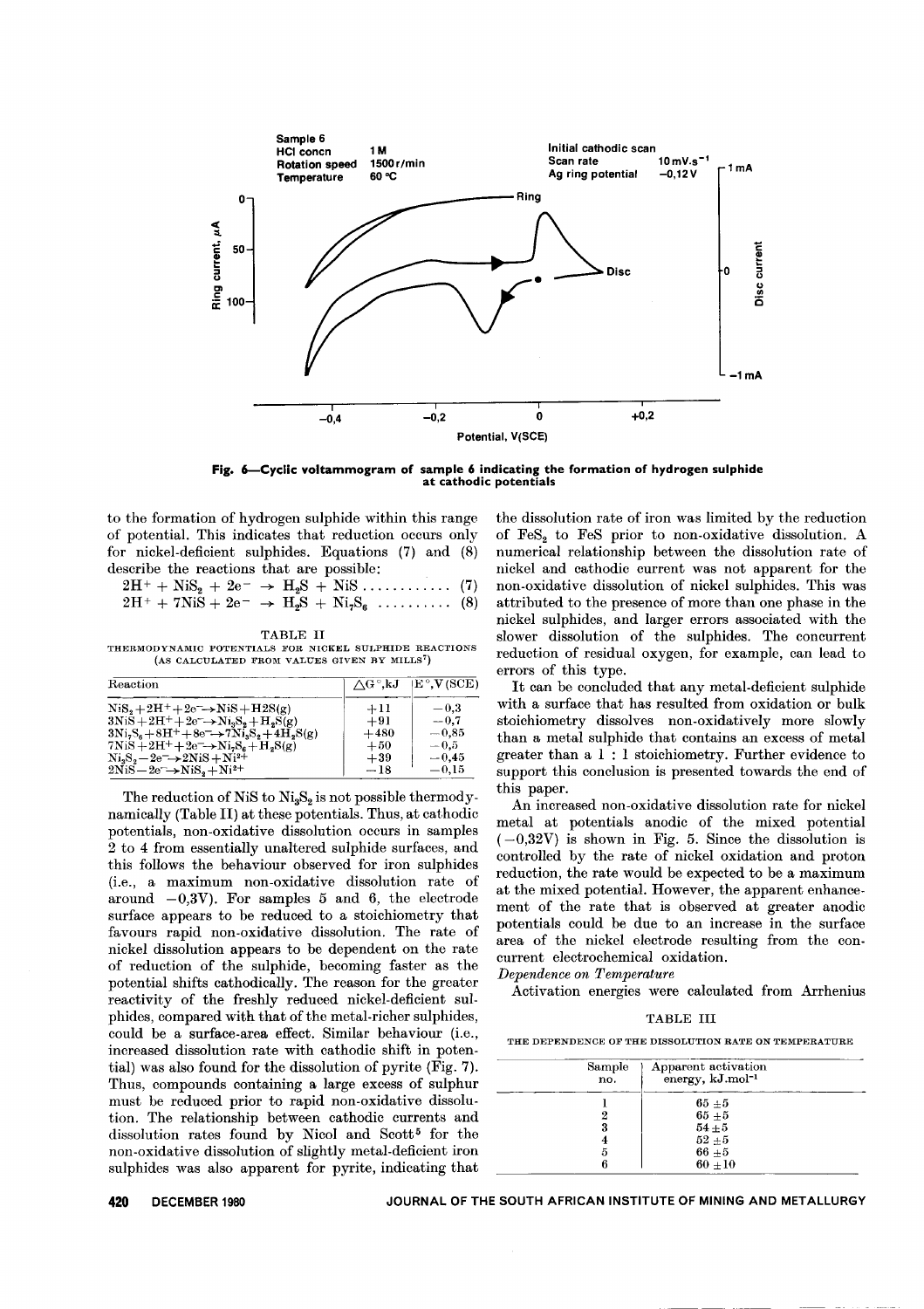plots of the log of the nickel-dissolution rates against the inverse of the temperature, and are shown in Table III for different nickel sulphides. The apparent activation energy of the nickel and nickel sulphide dissolution appeared to be independent of the stoichiometry, and is indicative of a chemically-controlled reaction.

# *Dependence on Stirring Rate*

The speed at which the ring-disc electrode was rotated had no significant effect on the rate of dissolution of the nickel or the production of hydrogen sulphide from any of the nickel sulphides that were potentiostatted at  $-0.3V$  in 1M hydrochloric acid at 60°C. It was concluded that the rate-determining reaction in the nonoxidative dissolution of nickel sulphides is not the diffusion of the reactants or products through the solution  $-$  a conclusion that is in agreement with the activation energies that were calculated.

*Dependence on Acid*

The rates at which nickel is dissolved from nickel metal and nickel sulphides were determined for three different acids. In all instances, the dissolution rate in hydrochloric acid was faster than in perchloric acid, and the dissolution rate in sulphuric acid was slowest (Table  $IV$ ).

TABLE IV

DEPENDENCE OF THE DISSOLUTION RATE OF NICKEL ON THE TYPE OF ACID

| Conditions:                            | Potential<br>Rotation speed 1500 r/min                 | $-0.3V$                                                        | Temperature 60 °C                                                                     |
|----------------------------------------|--------------------------------------------------------|----------------------------------------------------------------|---------------------------------------------------------------------------------------|
| Sample no.                             | 1 M HCl<br>$(mod .cm^{-2}.s^{-1})$<br>$\times 10^{10}$ | $1$ M HCl10.<br>$(mod . cm^{-2} . s^{-1})$<br>$\times 10^{10}$ | $0.5$ M $H_{2}SO_{4}$<br>$\frac{\text{(mol.cm}^{-2} \text{.s}^{-1})}{\times 10^{10}}$ |
| 2<br>3<br>$\overline{\mathbf{4}}$<br>5 | 20<br>20<br>38<br>39<br>49                             | 10<br>13<br>22<br>12<br>26                                     | 16<br>13                                                                              |

That the dissolution is fastest in hydrochloric acid is thought to be because the chloride ions facilitate a transfer of the charge across the interface between the solid and the solution. It should be noted that  $n$ ickel $(II)$ forms a weak complex with chloride ions and will thus allow for a greater concentration of nickel in equilibrium. However, thermodynamic limitations are not thought to be rate-controlling at such low pH values. The dissolution of nickel is faster in perchloric acid than in sulphuric acid only because the sulphuric acid has a higher pH value. The pH value at 60°C of 1M hydrochloric acid was 0,10; that of 1M perchloric acid was 0,12, and that of 0,5M sulphuric acid was 0,67.

The effect of the concentration of hydrochloric acid on the rate of nickel dissolution was also studied. The acid dependence can be described by a power expression,

$$
k^*_{\mathbf{N1}}\,=\,A\,[\mathrm{HCl}] \,{}^x,
$$

where  $k^*_{N}$  is the non-oxidative dissolution rate and *A* is a constant for hydrochloric acid concentrations of 0,1 to 5M. The values of *x* for the nickel sulphides are shown in Table V. The dependence of the dissolution rate of nickel from nickel metal (sample I) and from nickel-rich heazlewoodite (sample 2) on the concentration of the acid is different from that of the other

nickel sulphides. This indicates a change in ratedetermining step between those species containing nickel metal and those which are less rich in nickel. It is possible that the rate of dissolution of nickel from nickel sulphides containing metal is limited by the rate of dissolution of the nickel metal, which is dissolved relatively slowly by a mixed-potential mechanism. This observation is substantiated by the results given in Table VI.

TABLE V DEPENDENCE OF THE NON-OXIDATIVE DISSOLUTION RATE ON THE CONCENTRATION OF HYDROCHLORIC ACID

| Conditions: |                           |         |                            |  |
|-------------|---------------------------|---------|----------------------------|--|
|             | Potential                 | $-0.3V$ | Temperature $60^{\circ}$ C |  |
|             | Rotation speed 1500 r/min |         |                            |  |
|             |                           |         |                            |  |

| Sample no. $x \pm 0.05$ |                                             |
|-------------------------|---------------------------------------------|
|                         | $\!\!\!\begin{array}{c}0,4\0,45\end{array}$ |
|                         | 0,8                                         |
| 5                       | $0,8$<br>$0,75$                             |
|                         | ሰ 7                                         |

| TABLE VI |  |  |                                                     |  |  |  |  |
|----------|--|--|-----------------------------------------------------|--|--|--|--|
|          |  |  | DEPENDENCE OF THE DISSOLUTION RATE OF NICKEL ON THE |  |  |  |  |
|          |  |  | CONCENTRATION OF ACID                               |  |  |  |  |

Sample 1 Sample 2 Conditions: Potential for sample 1

Potential -0,4V for sample 1 Potential -0,3V for sample 2 Temperature 60°C Rotation speed 1500 r/min

| Solution                         | Sample 1<br>$(mol.cm-2.s-1)$<br>$\times 10^{-10}$ | Sample 2<br>$(mol.cm-2.s-1)$<br>$\times$ 10 <sup>-9</sup> |
|----------------------------------|---------------------------------------------------|-----------------------------------------------------------|
| 1 M HCl<br>$0,1$ M HCl and $0,9$ |                                                   | $2.0\,$                                                   |
| M NaCl<br>0,01 M HCl and 0,99    | 3                                                 | $2.4\,$                                                   |
| M NaCl                           |                                                   | $2.4\,$                                                   |

The rate of nickel dissolution from samples I and 2 at  $-0.4V$  and  $-0.3V$  respectively is independent of the concentration of hydrogen ions at a constant concentration of chloride ions, as would be expected if the rate of dissolution were controlled by a mixed-potential mechanism. The dissolution rates of samples 3 to 6 are dependent on the concentration of both hydrogen and chloride ions, showing that the process is dependent on the transfer of either ionic or electron charges<sup>5</sup>.

The dependence of the rate of nickel-dissolution on the concentration of hydrochloric acid exhibited by samples 3 to 6 is similar to that of iron sulphides under similar conditions.

# Experiments under Open-circuit Conditions

Nickel sulphide electrodes were rotated in acid solutions under open-circuit conditions, and the rate of nickel dissolution, hydrogen sulphide evolution, and their open-circuit potentials were recorded. The open-circuit potential of the nickel sulphides, which was usually constant (about  $20mV$ ) after the first five minutes of reaction, altered by  $200mV$  in this initial period. This shift was irreproducible, and was thought to be dependent on the polishing of the electrode surface. The constant open-circuit potential is given in Table VII,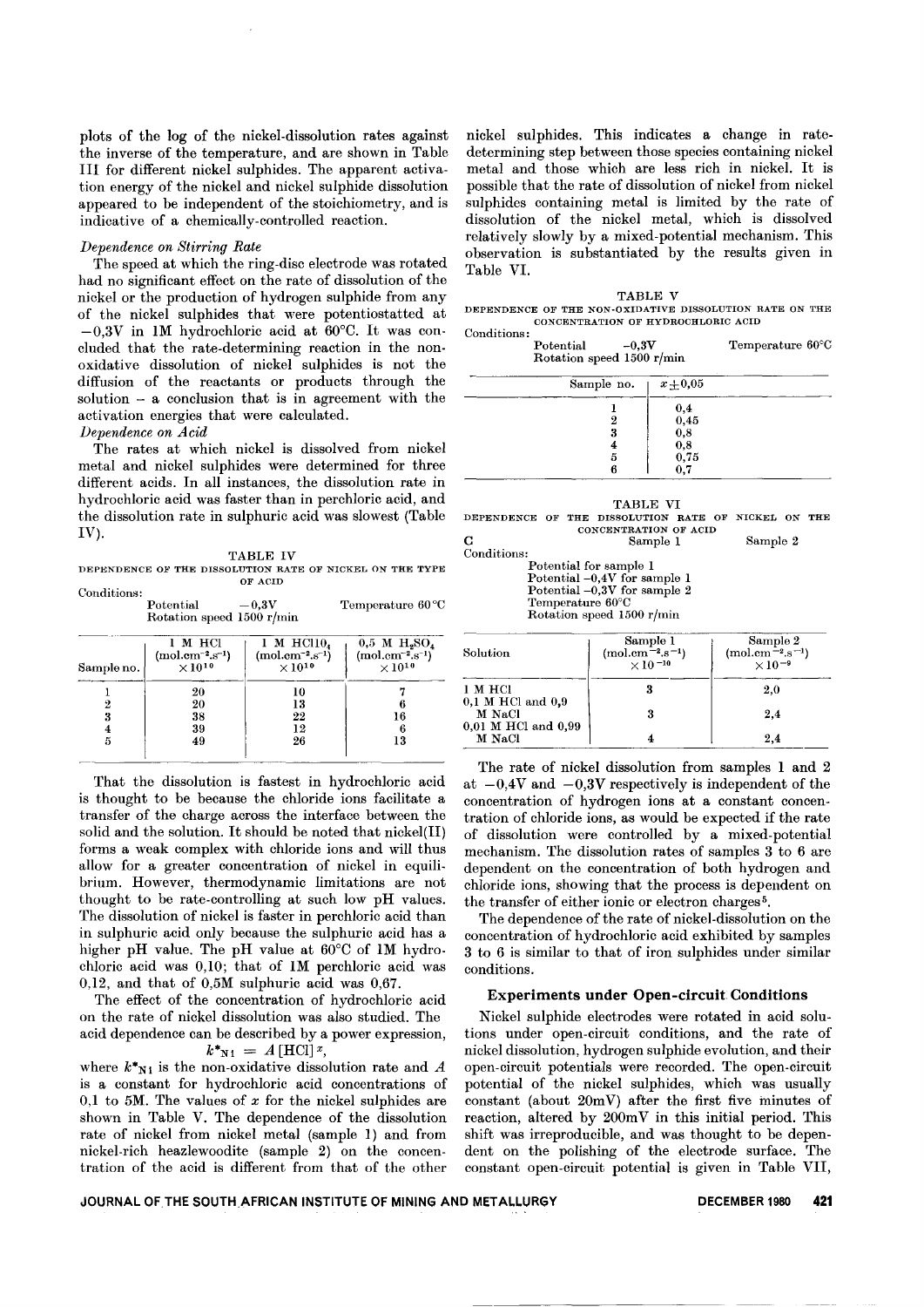

Fig. 7-Potential dependence of iron dissolution from FeS,

along with the rate constants for nickel dissolution and the average production rate of hydrogen sulphide. Predicted values for the non-oxidative nickel-dissolution rate, based on Figs. 4 and 5 and the open-circuit potential, are also given.

#### TABLE VII

THE OPEN-CIRCUIT DISSOLUTION OF NICKEL SULPHIDES Conditions:

HCl concentration 1M Rotation speed 1500 r/min  $60^{\circ}$ C Temperature

| Sample                | $E_{_{\rm OC}}$                                                | $10^{10}k^{\star}$ <sub>Ni</sub> | $10^{10}k^{*}$ <sub>Nit</sub>   | $10^{10}k_{\textbf{H}_{2}\textbf{S}}$                           |
|-----------------------|----------------------------------------------------------------|----------------------------------|---------------------------------|-----------------------------------------------------------------|
| no.                   | V(SCE)                                                         | $mol.cm^{-2}.s^{-1}$             | mol.cm $^{-2}$ .s <sup>-1</sup> | mol.cm <sup><math>-2</math></sup> .s <sup><math>-1</math></sup> |
| 2<br>3<br>4<br>5<br>6 | $-0,35$<br>$-0,42$<br>$-0,28$<br>$-0,25$<br>$-0,12$<br>$+0.20$ | 11<br>22<br>20<br>30<br>0,7      | 9,0<br>20<br>30<br>40<br>20     | 18<br>15<br>20<br>7,2<br>$\leq 5$                               |

# † Predicted value

The open-circuit potential of the nickel sulphides shifts anodically as the stoichiometric ratio of nickel to sulphur decreases. This is to be expected in view of the more-oxidized nature of the nickel-deficient sulphides. The rate of nickel dissolution reaches a maximum for sample 4, and becomes very slow as the nickel-to-sulphur ratio becomes less than 1. The production rate of hydrogen sulphide follows a similar pattern. It appears therefore that  $Ni_7S_6$  is the most rapidly dissolved nickel sulphide under open-circuit conditions. Heazlewoodite  $(Ni_3S_2)$  is only slightly slower, but, once the nickel-tosulphur ratio is decreased to less than I (i.e.,  $Ni_{1-x}S$ and NiS<sub>2</sub>), the non-oxidative dissolution is very slow. This is in agreement with results presented earlier in this paper, which showed that nickel sulphides that were oxidized at 0.0V dissolved more slowly non-oxidatively. However, the non-oxidative dissolution of nickeldeficient nickel sulphides did not require an induction period prior to the reaction, contrary to what was reported<sup>5</sup> for iron-deficient iron sulphides. From this it can be concluded that, unlike the iron-sulphur system, nickel-deficient nickel sulphides react spontaneously in acid solutions. If any surface reduction is required prior to dissolution, as was postulated for iron sulphides, it occurs virtually instantaneously.

It can also be noted from Table VII that the rate at which nickel sulphides react under open-circuit potentials can be predicted approximately from constantpotential experiments simply by the reading off of the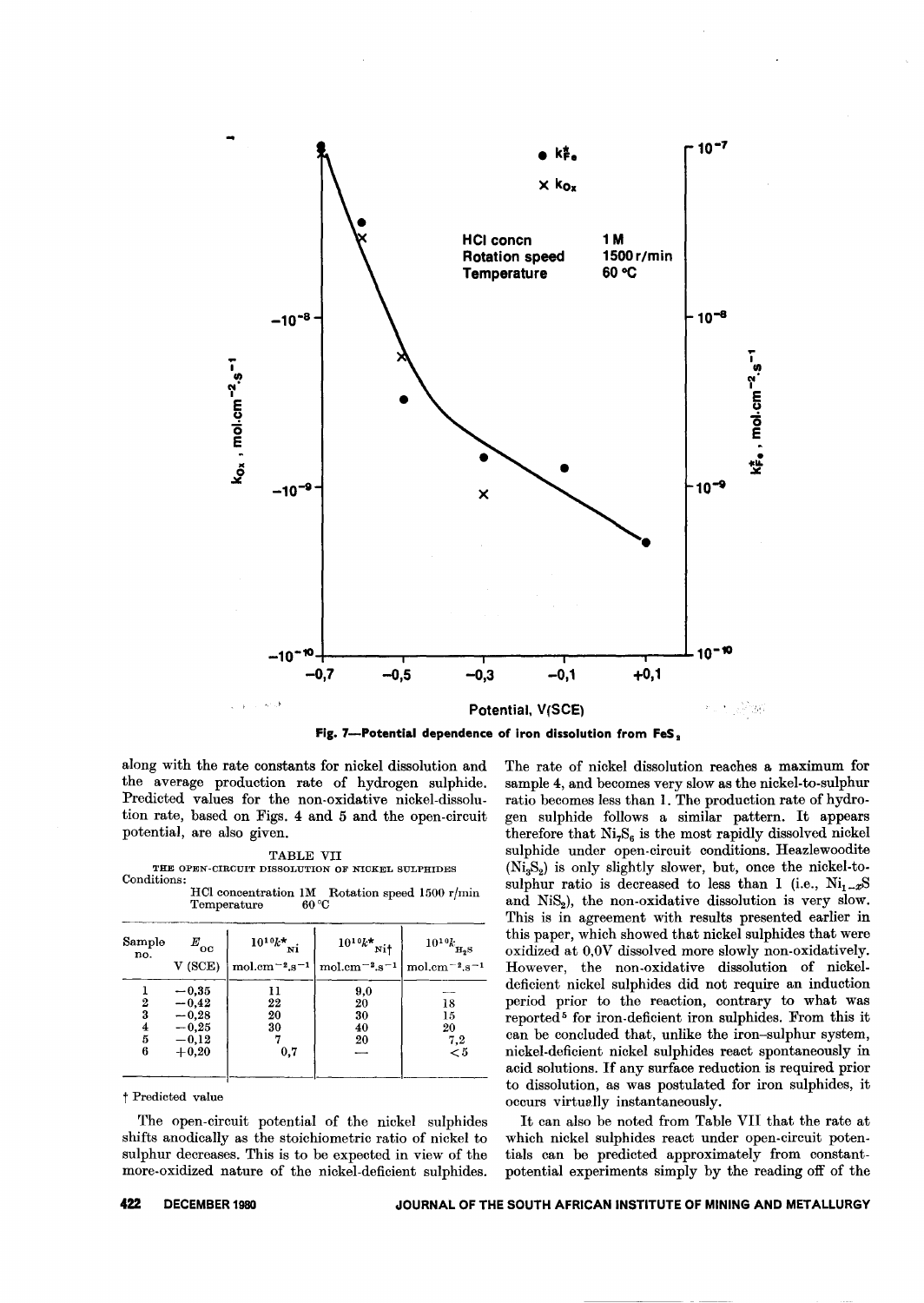nickel-dissolution rate at the open-circuit potential. Thus, to maximize the rate of non-oxidative dissolution for a particular nickel sulphide, a graph of rate versus potential similar to Figs. 4 and 5 can be constructed. The nickel sulphide can then be held at its optimum leaching potential either by the application of an external electrical potential to the system, or by the introduction of redox reagents for the adjustment of the mixed potential to the optimum value.

The addition of approximately  $10^{-2}$  M hydrogen sulphide to the solution in which the nickel sulphide electrode dissolves is illustrated in Table VIII. The open-circuit potential was shifted anodically for the

|  | TABLE | VT |  |
|--|-------|----|--|
|  |       |    |  |

TABLE VIII<br>THE OPEN-CIRCUIT DISSOLUTION OF NICKEL SULPHIDES IN ACIDI SULPHIDE SOLUTION Conditions:

| ----------- |                      |                                          |
|-------------|----------------------|------------------------------------------|
|             | HCl concentration 1M | $H2S$ concentration 10 <sup>-2</sup> M   |
|             | Temperature          | $60^{\circ}$ C Rotation speed 1500 r/min |

| Sam-<br>ple<br>no.                   | $E_{\rm oo}$<br>V(SCE)                                              | $10^{10}k^{\star}$ Ni<br>$\mathrm{mol.cm^{-2}}$ .s <sup>-1</sup> | $10^{10}k^*$<br>ni†<br>mol.cm $^{-2}$ .s <sup>-1</sup> | $k\text{*}_{\rm Ni}(\rm HCl/H_2S)\ddagger$<br>$k_{\mathrm{Ni}}^{\star}(\mathrm{HCl})$ |  |
|--------------------------------------|---------------------------------------------------------------------|------------------------------------------------------------------|--------------------------------------------------------|---------------------------------------------------------------------------------------|--|
| $\boldsymbol{2}$<br>3<br>4<br>5<br>6 | $^{\rm -0.25}$<br>$-0,20$<br>$-0,22$<br>$-0,30$<br>-0,18<br>$-0,00$ | 21<br>31<br>20<br>41<br>7,6<br>0,5                               | 22<br>30<br>30<br>40<br>30<br>1,8                      | 4,4<br>1,4<br>1,0<br>1,4<br>ı,ı<br>0,7                                                |  |

Predicted value

Ratio of  $k^*_{\text{Ni}}$  in the presence and absence of  $\text{H}_2\text{S}$ 

nickel-richer sulphides, and cathodically for the nickel. deficient sulphides. The addition of hydrogen sulphide also resulted in an increase in the rate of nickel dissolution, particularly for nickel metal. Because of a massaction effect, one would expect the rate to slow down if there were any thermodynamic rate limitation on the dissolution process. However, the oxidation of nickel is considerably enhanced by the addition of hydrogen sulphide (Fig. 8), and it is feasible that a similar process occurs for the nickel sulphides. It can be concluded that the non-oxidative leaching of nickel-rich nickel sulphides should be carried out under conditions in which an overpressure of hydrogen sulphide is maintained.

Electrical contact between the rotating nickel sulphide disc and a nickel metal sheet that was immersed in the solution resulted in a shift in open-circuit potential towards the region of  $-0.25$  to  $-0.3V$  (Table IX). The value of  $k^*_{N1}$  recorded for all the nickel sulphides was considerably higher than predicted owing to the dissolution of the nickel metal in an acidic sulphide solution. A comparison of the dissolution rates of hydrogen sulphide from nickel sulphides in contact with nickel metal and those not in contact with nickel metal shows that the dissolution rate of the nickel-deficient sulphides is generally increased. This can be attributed to the shift in mixed potential to a more cathodic value, at which non-oxidative dissolution is faster. For samples 3 and 4, the shift in potential was small, and the difference in rate was therefore within the limits of experimental accuracy.

# Acknowledgements

The authors thank Dr R. L. Paul, of the National Institute for Metallurgy, for his helpful comments and suggestions. This paper is published by permission of that Institute.